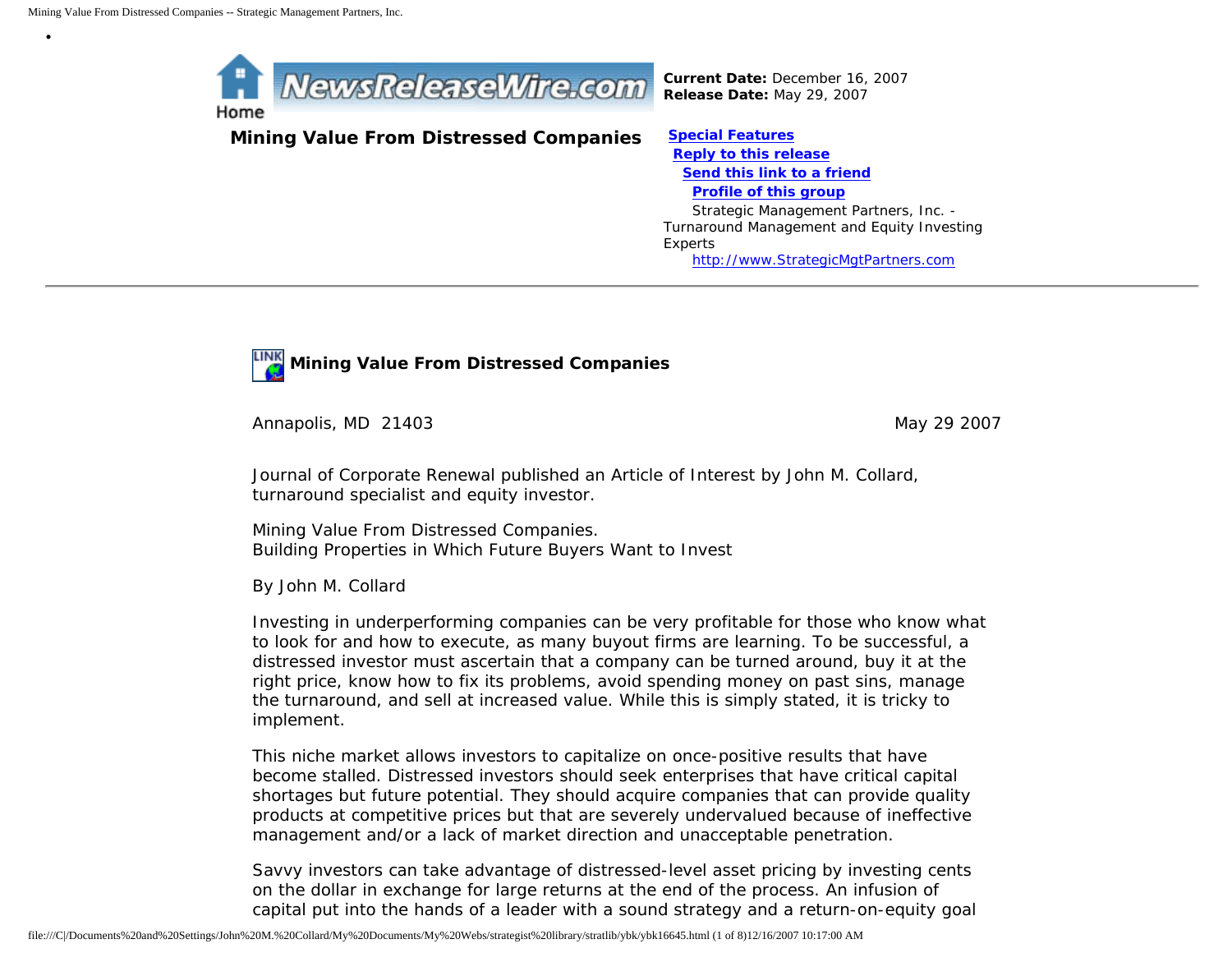in mind can be a powerful motivator.

A distressed investor should build an enterprise with the sole purpose of selling it at maximum value. Therefore, the investor should concentrate on exit strategies from the start. The key to achieving returns from investing in underperformers is to build properties that future buyers will want to purchase. An investor should build going concern value to yield peak results and should provide what future buyers look for:

- \* Consistency that creates value.
- \* A high probability of future cash flows.
- \* A marketing-oriented management team.
- \* A track record demonstrating the ability to sell and compete; develop, produce and distribute products; and thrive and grow.
- \* Realistic return potential from their fair entry valuation.

Great value is realized from rebuilding an entity and setting it on a path toward long-term growth. This also is the time to exit. Many buyers will accept lower return rates in exchange for a company that shows stable growth, but they shy away from underperformers until they have been fixed.

Whether one invests in a new entity or in a portfolio property in decline, the recovery cycle is much the same. Because of mismanagement, a company slides into trouble. A distressed investor assesses viability and puts capital into the company. After turning around the company, the investor ultimately sells the property.

All troubled entities reach a distressed state through a progression of mismanagement from officers to board members to investors. When the entity is at a precipice, there is opportunity. The present owners, lenders, and other stakeholders have little choice but to bargain, and deals can be made. Potential investors should be cautious, of course, but many wait too long, allowing the value to deteriorate completely. Another scenario to avoid is investing in insolvent companies that cannot be fixed. As surprising as it may be, many investors do just that.

Determining turnaround viability requires truly understanding what has caused the breakdown within a company, which usually can be traced to two or three issues. Investors shouldn't focus on mere symptoms of distress but should dig down to uncover underlying problems. One should never seek advice about problems from current senior management. After all, if these executives knew what was wrong with the company, they should have fixed the problems earlier.

Distressed investors must make certain that they have solutions that no one else already has used to address a company's underlying problems. Perhaps an investor can bring new non-cash resources or applications to influence revitalization. Although an investor should take advantage of mispriced material inputs, labor, assets or capacity, and intellectual property, the answer is never to just add cash. New leadership is always required to implement lasting change.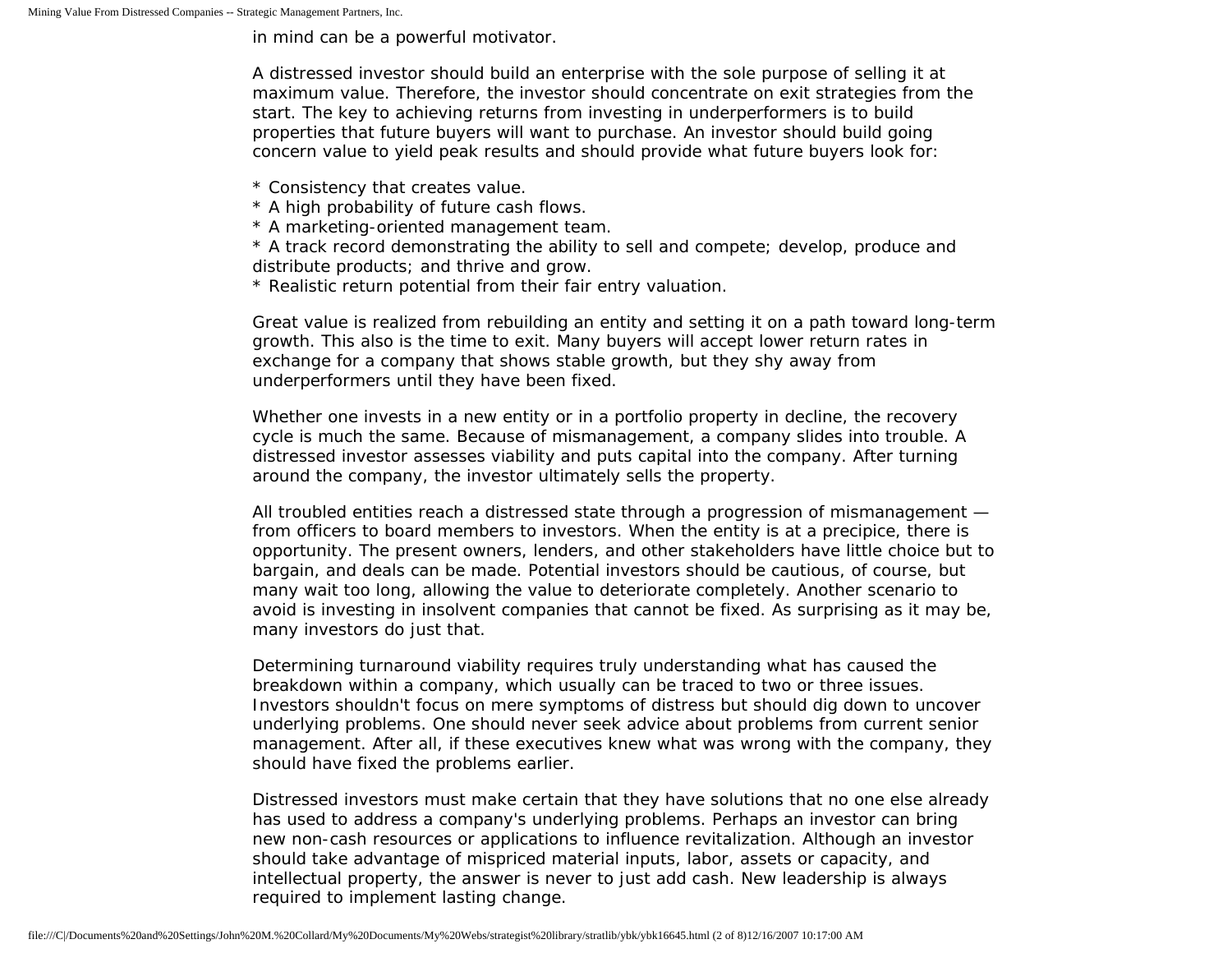Before investing, one should negotiate acceptable terms that allow for substantial upside when the work is done. If there are no solutions to a company's problems, creditors won't cooperate, or the price is unrealistic, a potential buyer should go on to the next deal. Finding good turnaround opportunities is fundamental to success.

## Recovery Process

Before an entity can be sold, it first must be turned around successfully. This should never be left to chance. A distressed investor always should take active control of the entity. Investing passively and allowing prior management to oversee the process may result in the investment being lost. Passive positions are only acceptable as part of an investor pool led by an active participant.

Many equity investors apply strictly financial considerations to underperformers in their own portfolios. These same financial investors then compound their problems when they take control of a company to determine whether it is salvageable or is a candidate for sale or liquidation. When, as often occurs, the company is sold, these investors are left to write off their investments.

Inherent in such a scenario is a fundamental problem — purely financial considerations are not enough to save a company when an operational or revenue-driven turnaround is required. Many investors have run financial or investing institutions in the past. Yet, few have run other types of companies as well, and most are ill equipped to do so. This creates opportunities for investors who possess the skill sets necessary to run companies.

Substantial value is derived from investors who also have senior operating leadership experience. They can determine whether one strategy or another can affect the revitalization, and why others didn't work in the past. Many private equity firms and hedge funds are adding operating executive talent to their ranks to complement the skills of their managing partners.

When a distressed investor takes over an underperforming entity, it is time for existing management to get out of the way. Because these executives guided the company during the mismanagement slide, why allow them to complicate the situation any further?

Corporate renewal is a process. It involves using a transferable set of skills to revitalize the property and restore it to a state in which it can be sold. At that point, the investor can sell the entity and realize returns. The renewal process involves:

Providing Leadership. A distressed investor must focus on value creation and guide a company to a new plateau. The investor's advantage lies in bringing an objective focus, untarnished by the situation at hand. The investor provides broader perspective, effectively managing "change control." The investor is the teacher, and the stakeholders are the pupils. Together, they must rebuild in a new direction.

A CEO with transition experience in value-building situations should be brought in to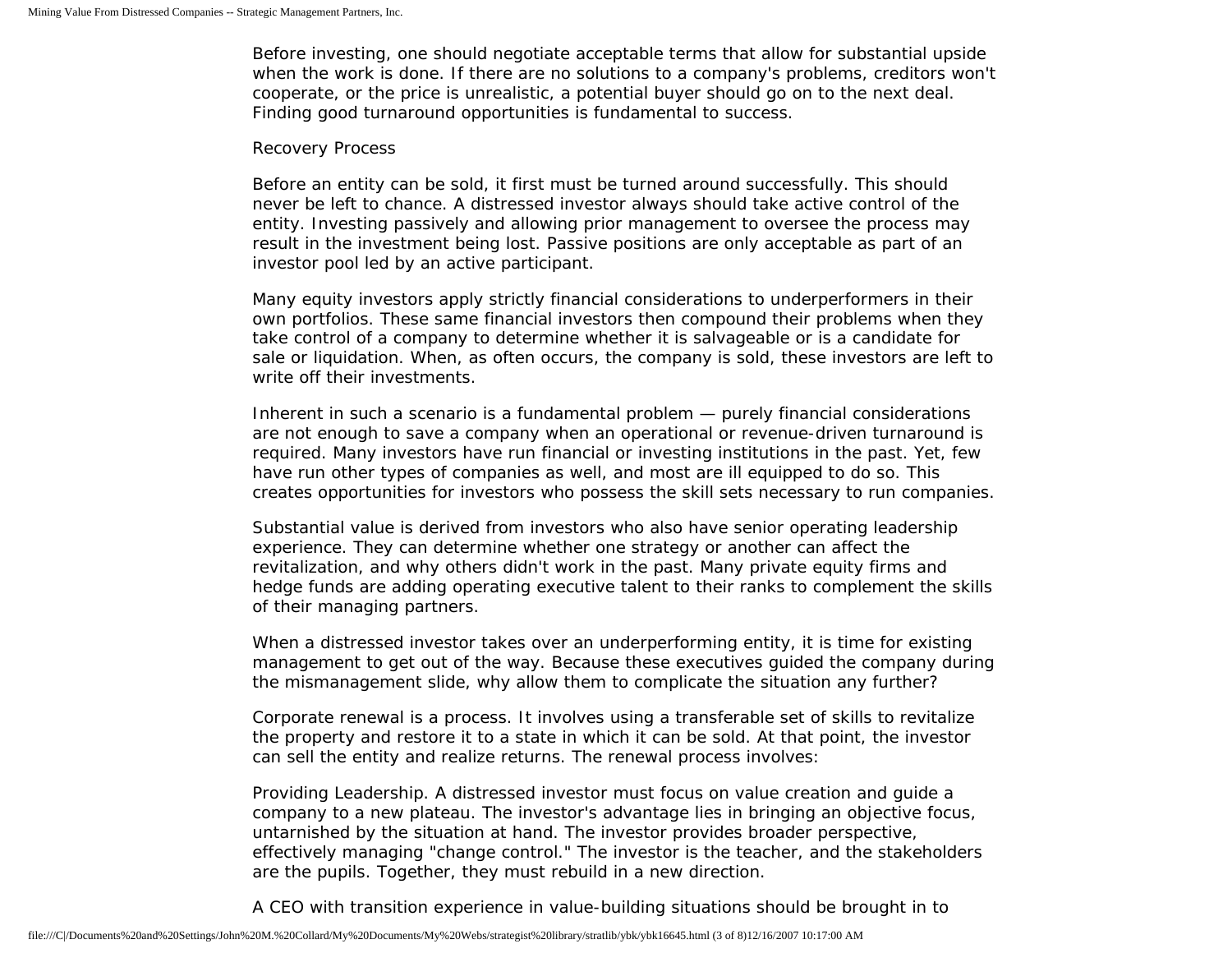Mining Value From Distressed Companies -- Strategic Management Partners, Inc.

guide the effort. This leader must demonstrate expertise in:

- \* Managing crisis, transition, and rebuilding processes.
- \* Shaping business strategy and financial structure.
- \* Developing management talent, building Caliper teams, and making use of and growing existing resources.
- \* Increasing sales and market share.
- \* Maximizing return on capital.
- \* Linking management performance to ultimate goals.
- \* Developing incentive-based compensation programs.

This leader must get involved directly in making decisions to achieve the ultimate goal of selling the company at an increased valuation. The CEO must be held accountable for performance and timely results. Most importantly, this executive must get things moving quickly. On the "volume in" side (revenue/ sales), the person should look at where and how revenue is generated and work to maintain that flow. On the "volume out" side (throughput/production), the company must get its products or services out the door. How else can the company bill for its work?

The final step in completing the turnaround is hiring a marquis manager to lead the permanent management team. Having a permanent team in place adds to the value equation.

Setting Strategy. In distressed investing, the goal is a shorter-term, high-multiple return commensurate with the risk, while setting the stage for ongoing longer-term returns for the buyers who provide an exit. Investors should implement long-term strategies that survive their exits.

While situations differ, one essential strategy is to drive revenues. Growth cannot occur without more sales. The strategy must address the problems plaguing the company and provide a roadmap to revitalization.

An effective strategy is key to implementing change. To turn around a company successfully, one must establish a new vision, distill this direction into concrete goals and objectives, and create a guide for everyone to follow. Rebuilding momentum is critical.

Building a Quality Management Team. The value of a company increases sharply when a strong, permanent, and credible management team that can produce consistent sales, profits, and cash flow results is in place. Such a team establishes continuity in the organization and allows everyone to expect orderly change and new opportunities.

A distressed investor also should capitalize on available underutilized human capital among the middle managers who remain with the company. Chances are these individuals are dedicated to the company and its success. Once they are guided to their next level of responsibility, they will help a company make its next big step forward.

Acquiring New Business/Sales. There are only two ways to increase sales: sell new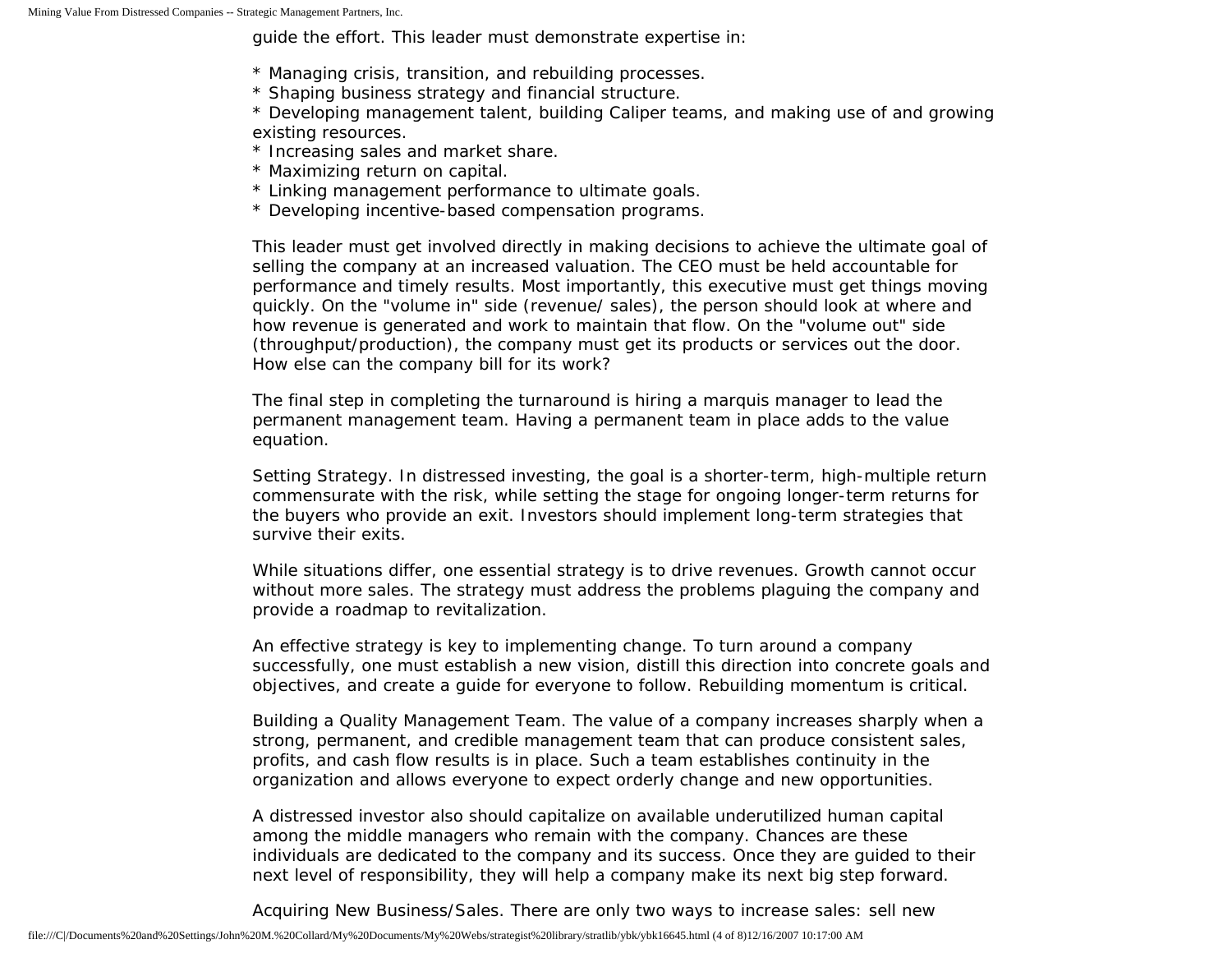products to existing customers or sell existing products to new customers. Most underperformers have forgotten the basics of marketing and promotion or never applied them in the first place. The company must clearly promote what its products and services can do for customers and differentiate them from those of the competition.

The company must become market-driven, adapting to changing conditions and improving its competitive position. It should deliver only what customers are willing to pay for — with no excess — to avoid incurring extra costs.

Establishing Sound Capital Structure. Having a sound strategy in place, along with a viable marketplace, efficient delivery and production vehicles, and a cohesive management team, will entice the investment community. Securing new capital becomes much easier when investors see a high probability of return and a viable exit strategy.

Just as important as infusing cash for working capital needs is making certain that this new money is not be diverted to past commitments. Distressed investors should establish relationships with creditors so they will work with the new management team. They also should consider giving creditors upside when the turnaround is complete.

A creditors' committee-type approach can be implemented outside of bankruptcy to keep creditors plugged in and participating. Prepackaged bankruptcies also are available to ensure cooperation. An investor can always purchase assets out of bankruptcy to ensure a clean structure, a strategy being used more often as buyout funds become more comfortable with the process. In many ways, this approach can be considered alternative and complimentary financing.

Implementing Processes. Systems and processes should be used to drive the business and control the day-to-day environment, which allows management to address critical issues facing the company. Many managers waste time on tasks for which results would be essentially the same whether they or a subordinate managed them. Management should focus on pressing issues — controlling cash and costs, increasing sales, and enhancing value creation.

With processes in place, guidelines and expectations are clear. Communicating what is expected reestablishes lines of authority and sets expectations for those who can turn the events of the company. More importantly, processes demonstrate the value of recurring phenomenon. Recurring positive results stimulate value.

Nurturing Resources. Resources, including employees, facilities, and advisors, should be leveraged to complete the turnaround. Often, the key resource is the company's workforce. An incentive structure that pays only when employees accomplish goals set in the long-term strategy should be established. A robust incentive structure allows employees to share in the risk. If the strategy is successful, all gain financially. If the desired results are not achieved, poor performance is not subsidized. The incentive program should reward performance that will take the company beyond its sale.

## Cashing Out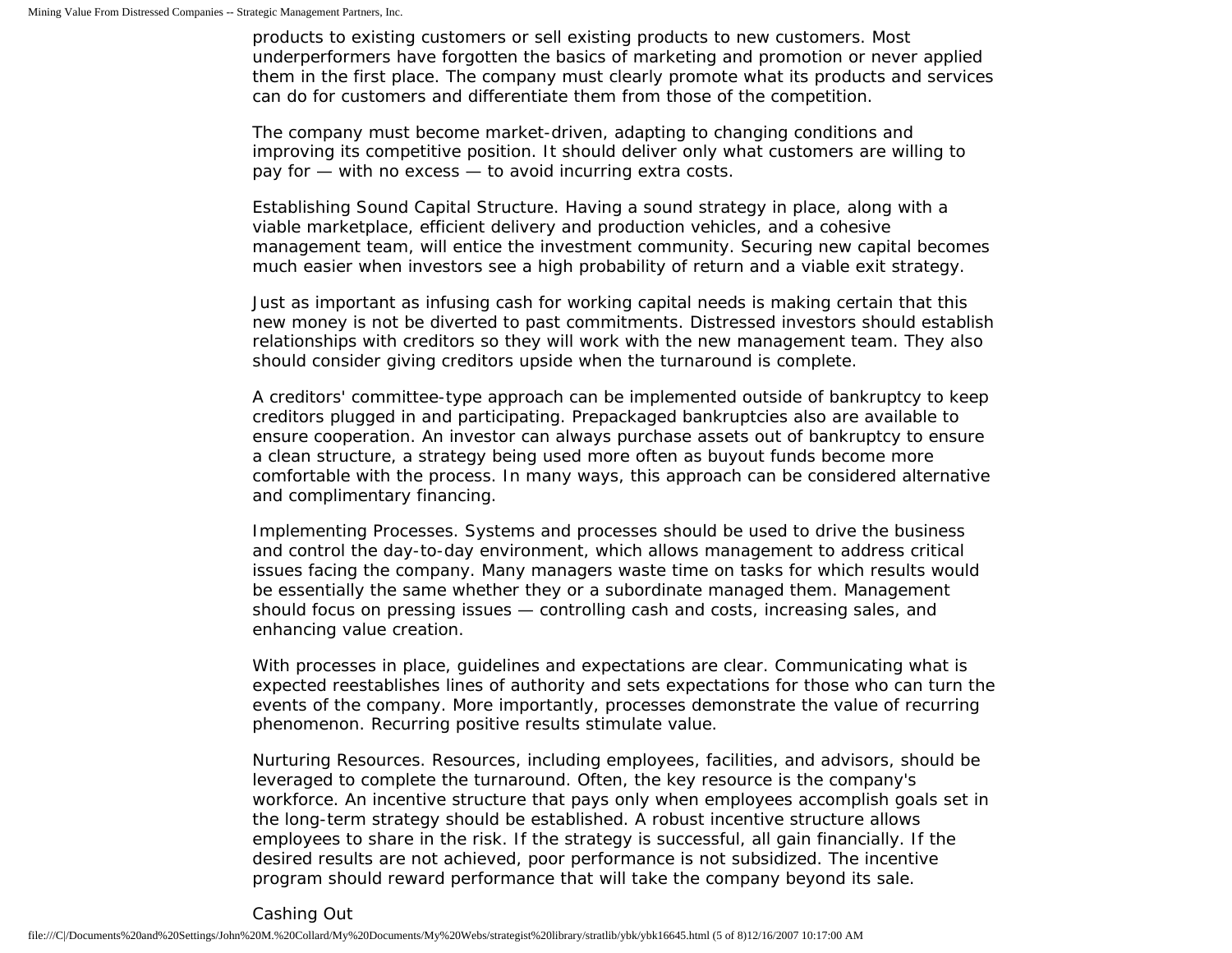A distressed investor's goal is to achieve a return when the sale occurs. To accomplish this, a distressed investor must know when to cash out. The greatest return on investment is achieved when the turnaround is complete and the company is ready for the next tranche to fund growth. At that point, many new investors will want to participate. An investor should remember that:

Earnings and cash capacity + achieved X multiple on investment + demonstrated Improvements  $+$  an in-place functioning management T eam  $=$  time to sell.

Successful investors recognize that a small X[r] growth in revenues can yield many X[n] returns on invested equity. Revenue that exceeds controlled fixed costs drops substantial incremental profits to the bottom line, which in turn drives valuation.

Reference:

[Mining Value From Distressed Companies – at TMA Library](http://www.turnaround.org/print/articles.asp?objectID=6732)

[Mining Value From Distressed Companies – at SMP Library](http://members.aol.com/stratlib3/jcrmining.html)

About the Author

John M. Collard, is Chairman of Annapolis, Maryland-based Strategic Management Partners, Inc. (410-263-9100, [www.StrategicMgtPartners.com](http://www.strategicmgtpartners.com/) ), a nationally recognized turnaround management firm specializing in interim executive leadership, asset recovery, and investing in underperforming companies. He is Past Chairman of the Turnaround Management Association, a Certified Turnaround Professional, and brings 35 years senior operating leadership, \$85M asset recovery, 40+ transactions worth \$780M+, and \$80M fund management expertise to run troubled companies, and advise company boards, litigators, institutional and private equity investors.

[www.StrategicMgtPartners.com](http://www.strategicmgtpartners.com/)

John M. Collard (Strategist@aol.com) Chairman Strategic Management Partners, Inc. 522 Horn Point Drive Annapolis, MD 21403 Phone : 410-263-9100 Fax : 410-263-6094

[www.StrategicMgtPartners.com](http://www.strategicmgtpartners.com/)

More Information [Library TMA: Mining Value From Distressed Companies](http://www.turnaround.org/print/articles.asp?objectID=6732)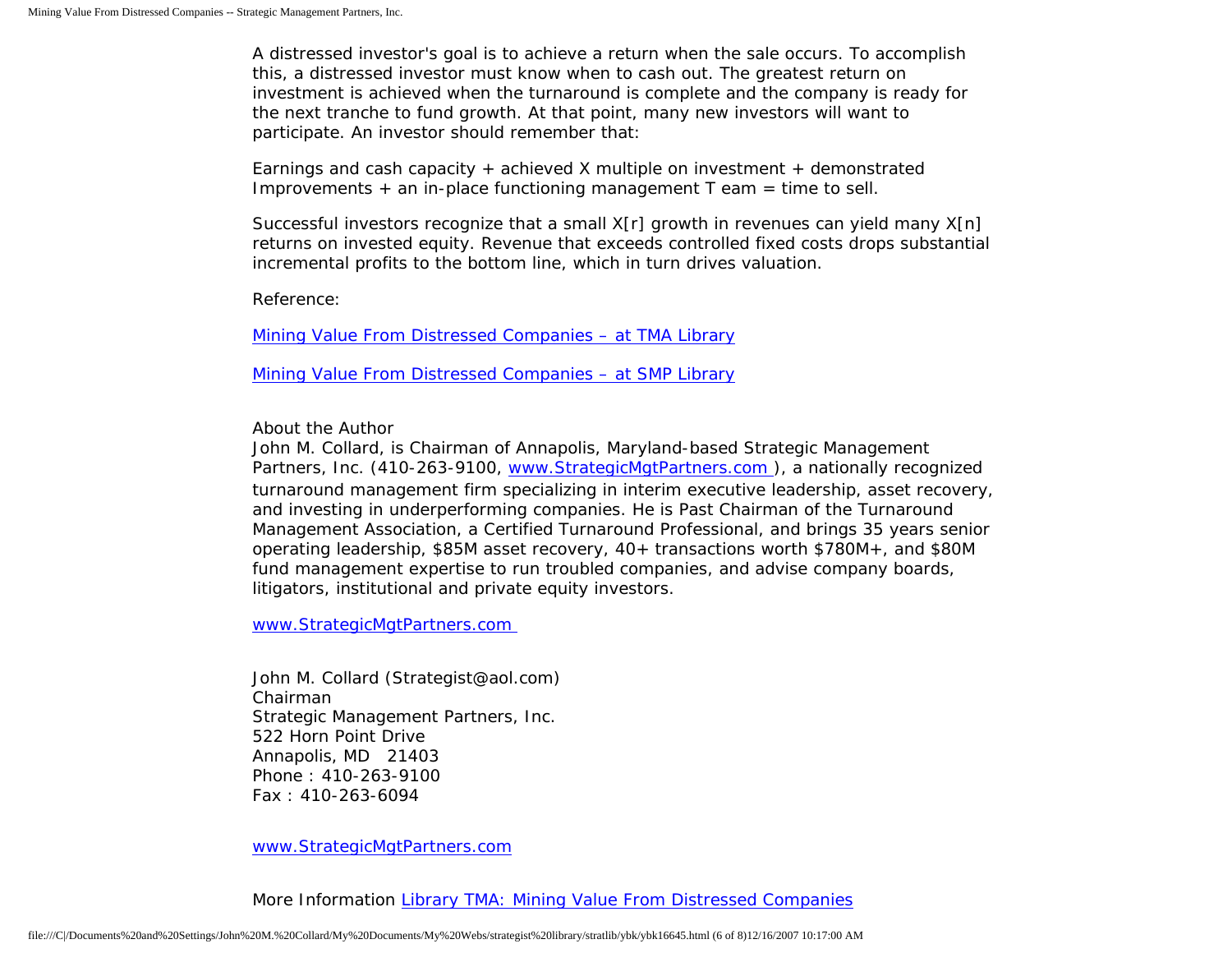Mining Value From Distressed Companies -- Strategic Management Partners, Inc.



[Contact John M. Collard](http://www.expertclick.com/expertClick/contact/default.cfm?Action=ContactExpert&GroupID=1016)

[Ask a question with InterviewNetS](http://www.expertclick.com/expertClick/contact/default.cfm?GroupID=1016)M

## **Other experts on these topics:**

- **1. [Management](http://www.expertclick.com/search/default.cfm?SearchCriteria=Management)**
- **2. [Leadership](http://www.expertclick.com/search/default.cfm?SearchCriteria=Leadership)**
- **3. [Planning](http://www.expertclick.com/search/default.cfm?SearchCriteria=Planning)**
- **4. [Invest](http://www.expertclick.com/search/default.cfm?SearchCriteria=Invest)**
- **5. [Strategy](http://www.expertclick.com/search/default.cfm?SearchCriteria=Strategy)**
- **6. [Small Business](http://www.expertclick.com/search/default.cfm?SearchCriteria=Small Business)**
- **7. [Strategic Planning](http://www.expertclick.com/search/default.cfm?SearchCriteria=Strategic Planning)**
- **8. [Advisor](http://www.expertclick.com/search/default.cfm?SearchCriteria=Advisor)**
- **9. [Valuation](http://www.expertclick.com/search/default.cfm?SearchCriteria=Valuation)**
- **10. [Transition](http://www.expertclick.com/search/default.cfm?SearchCriteria=Transition)**
- **11. [Value](http://www.expertclick.com/search/default.cfm?SearchCriteria=Value)**
- **12. [Bankruptcy](http://www.expertclick.com/search/default.cfm?SearchCriteria=Bankruptcy)**
- **13. [Crisis Management](http://www.expertclick.com/search/default.cfm?SearchCriteria=Crisis Management)**
- **14. [Governance](http://www.expertclick.com/search/default.cfm?SearchCriteria=Governance)**
- **15. [Investment Management](http://www.expertclick.com/search/default.cfm?SearchCriteria=Investment Management)**
- **16. [CEO Effectiveness](http://www.expertclick.com/search/default.cfm?SearchCriteria=CEO Effectiveness)**
- **17. [Executive Leadership](http://www.expertclick.com/search/default.cfm?SearchCriteria=Executive Leadership)**
- **18. [Turnaround](http://www.expertclick.com/search/default.cfm?SearchCriteria=Turnaround)**
- **19. [Corporate Change](http://www.expertclick.com/search/default.cfm?SearchCriteria=Corporate Change)**
- **20. [Ethical Issues/Management](http://www.expertclick.com/search/default.cfm?SearchCriteria=Ethical Issues/Management)**
- **21. [Startup](http://www.expertclick.com/search/default.cfm?SearchCriteria=Startup)**
- **22. [Corporate Restructuring](http://www.expertclick.com/search/default.cfm?SearchCriteria=Corporate Restructuring)**